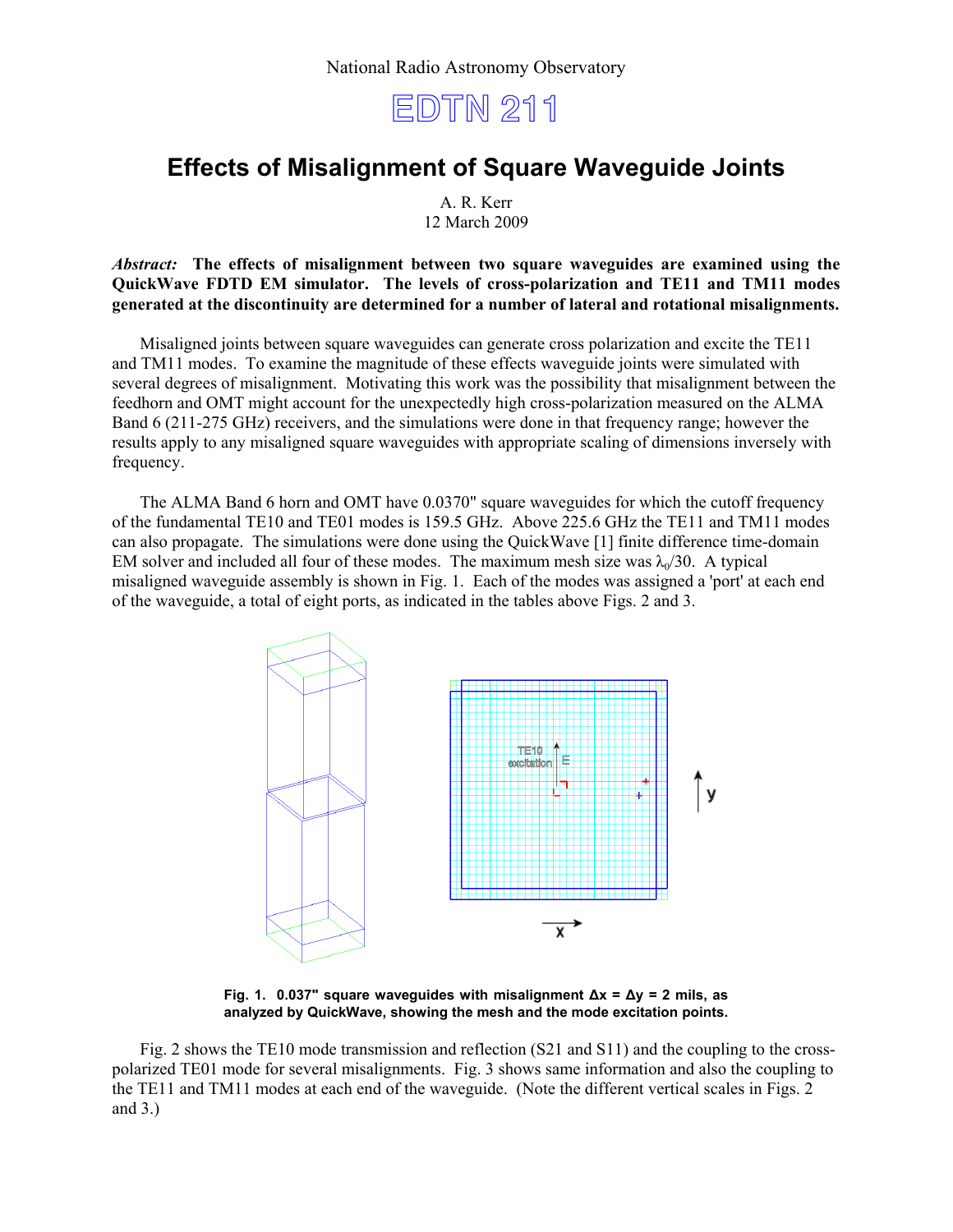|             | Port Numbering |             | IS111  |                                                                                                                                                                                                                                                                                                                                                                                              |                |
|-------------|----------------|-------------|--------|----------------------------------------------------------------------------------------------------------------------------------------------------------------------------------------------------------------------------------------------------------------------------------------------------------------------------------------------------------------------------------------------|----------------|
| Mode        | Source<br>End  | Load<br>End | Fc GHz | ┸                                                                                                                                                                                                                                                                                                                                                                                            | IS 211<br> S31 |
| <b>TE10</b> |                | 2           | 159.5  |                                                                                                                                                                                                                                                                                                                                                                                              | S41            |
| TE01        |                | 3           | 159.5  | $\frac{1}{2} \frac{1}{2} \frac{1}{2} \frac{1}{2} \frac{1}{2} \frac{1}{2} \frac{1}{2} \frac{1}{2} \frac{1}{2} \frac{1}{2} \frac{1}{2} \frac{1}{2} \frac{1}{2} \frac{1}{2} \frac{1}{2} \frac{1}{2} \frac{1}{2} \frac{1}{2} \frac{1}{2} \frac{1}{2} \frac{1}{2} \frac{1}{2} \frac{1}{2} \frac{1}{2} \frac{1}{2} \frac{1}{2} \frac{1}{2} \frac{1}{2} \frac{1}{2} \frac{1}{2} \frac{1}{2} \frac{$ | S51            |
| <b>TM11</b> | 5              | 6           | 225.6  |                                                                                                                                                                                                                                                                                                                                                                                              | S61 <br>IS 711 |
| <b>TE11</b> |                | R           | 225.6  | $--\oplus --$                                                                                                                                                                                                                                                                                                                                                                                | S81            |



**Fig. 2. TE10 mode transmission (red, right scale) and reflection (blue, left scale), and coupling to orthogonal TE01 mode (green, left scale) for several flange misalignments.**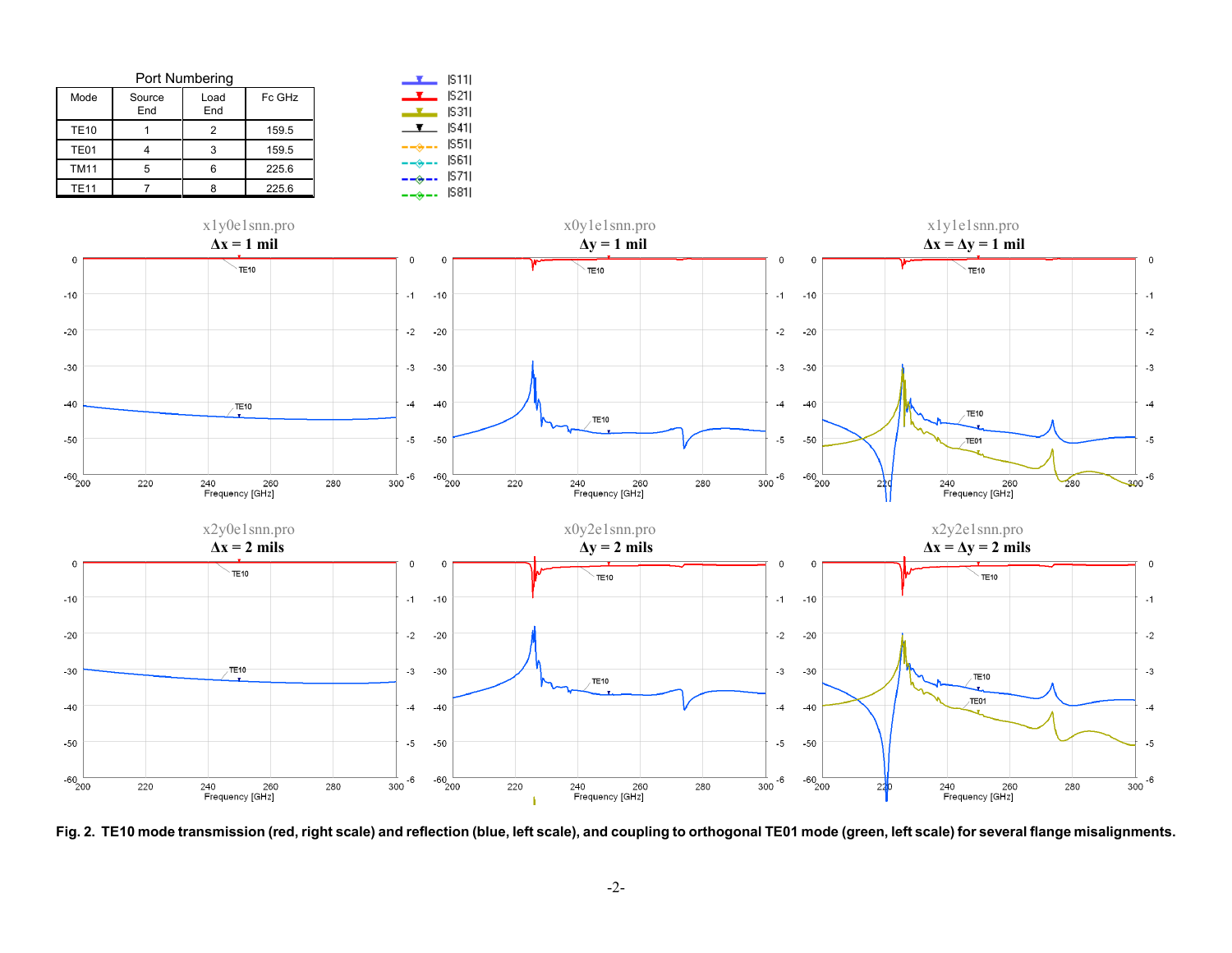|             | Port Numbering |             | S11    |                                                                                                                                                                                                                                                                                                                                                                                              |                 |
|-------------|----------------|-------------|--------|----------------------------------------------------------------------------------------------------------------------------------------------------------------------------------------------------------------------------------------------------------------------------------------------------------------------------------------------------------------------------------------------|-----------------|
| Mode        | Source<br>End  | Load<br>End | Fc GHz | ╌                                                                                                                                                                                                                                                                                                                                                                                            | S21 <br>IS311   |
| <b>TE10</b> |                | 2           | 159.5  | $\overline{\phantom{a}}$                                                                                                                                                                                                                                                                                                                                                                     | IS 411          |
| TE01        |                | 3           | 159.5  | $\frac{1}{2} \frac{1}{2} \frac{1}{2} \frac{1}{2} \frac{1}{2} \frac{1}{2} \frac{1}{2} \frac{1}{2} \frac{1}{2} \frac{1}{2} \frac{1}{2} \frac{1}{2} \frac{1}{2} \frac{1}{2} \frac{1}{2} \frac{1}{2} \frac{1}{2} \frac{1}{2} \frac{1}{2} \frac{1}{2} \frac{1}{2} \frac{1}{2} \frac{1}{2} \frac{1}{2} \frac{1}{2} \frac{1}{2} \frac{1}{2} \frac{1}{2} \frac{1}{2} \frac{1}{2} \frac{1}{2} \frac{$ | S51             |
| <b>TM11</b> | 5              | 6           | 225.6  |                                                                                                                                                                                                                                                                                                                                                                                              | IS611<br>IS 711 |
| <b>TE11</b> |                | 8           | 225.6  | $  \leftrightarrow$ $ -$                                                                                                                                                                                                                                                                                                                                                                     | IS811           |



**Fig. 3. Coupling (dB) from TE10 to other modes for several flange misalignments.**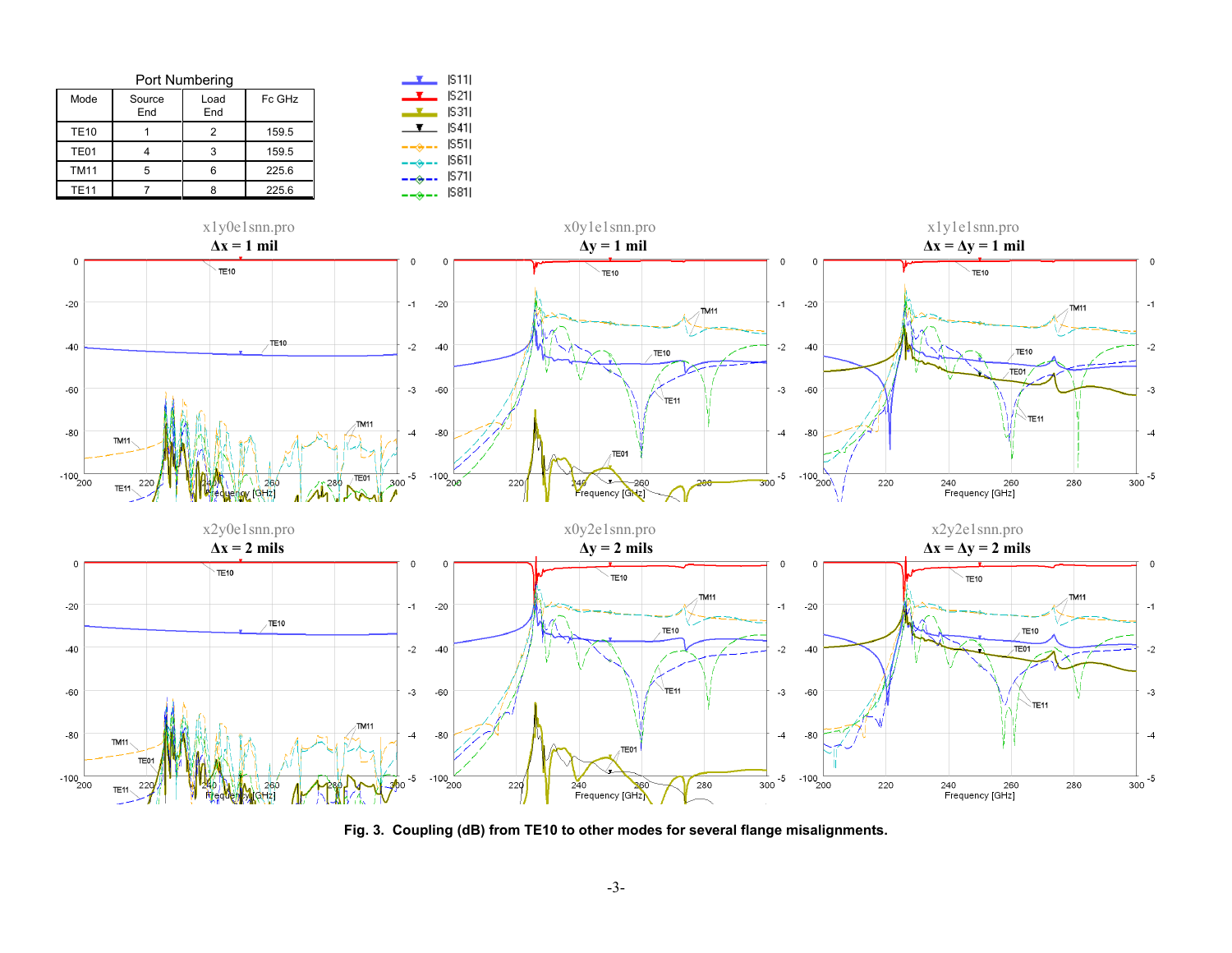## Discussion

It is clear from Figs. 2 and 3 that cross polarization is not produced by a lateral waveguide misalignment in either the x-direction or the y-direction alone, but only by misalignment in both x- and ydirections simultaneously. This is as expected from symmetry. For the 0.037" square waveguides, a simultaneous x and y misalignment of 2 mils (about 5% of the a-dimension of the waveguide) generates a cross-polar component below -30 dB except for a narrow band near the 225.6 GHz cutoff of the TM11 and TE11 modes in which the cross-polar component is below -20 dB in the simulations.

The higher modes, TE11 and TM11, can propagate above 225.6 GHz and it is seen that they are excited by misalignment in the y-direction (*i.e.*, perpendicular to the E-field of the exciting TE10 mode), with the TM11 being the more strongly excited. In a practical circuit, in which there are complex waveguide elements either side of a misaligned square waveguide joint, there is the possibility that the adjoining elements will convert the TM11 or TM11 modes to TE01, thereby increasing the net crosspolar conversion.

Angular flange misalignment between square waveguides generates cross polarization in two ways: (i) directly, due to the rotation of the output waveguide relative to the input, the cross-polar power depending on the square of the sin of the rotation angle; and (ii) from the excitation of higher modes at the discontinuity produced by the rotation. Simulations show that for angles of a few degrees effect (ii) is substantially smaller than (i). Fig. 4 shows the dependence of cross-polarization on angular misalignment based on effect (i).



**Fig. 4. Cross polarization caused by angular misalignment.**

As an example, with the tight flange tolerances of the ALMA Band 6 components, the maximum possible angular misalignment is  $2^{\circ}$ , which would cause a -29 dB cross-polar component. With a  $4^{\circ}$  angular misalignment, the cross-polar component would be -23 dB.

## *Low-level spurious effects in the simulations*

To check for low level effects due to the finite mesh size and numerical roundoff errors, the simulation was run with no misalignment. The result is shown in Fig. 5. The fundamental (TE10) mode return loss is greater than 110 dB across the band. The only spurious responses above the -100 dB level